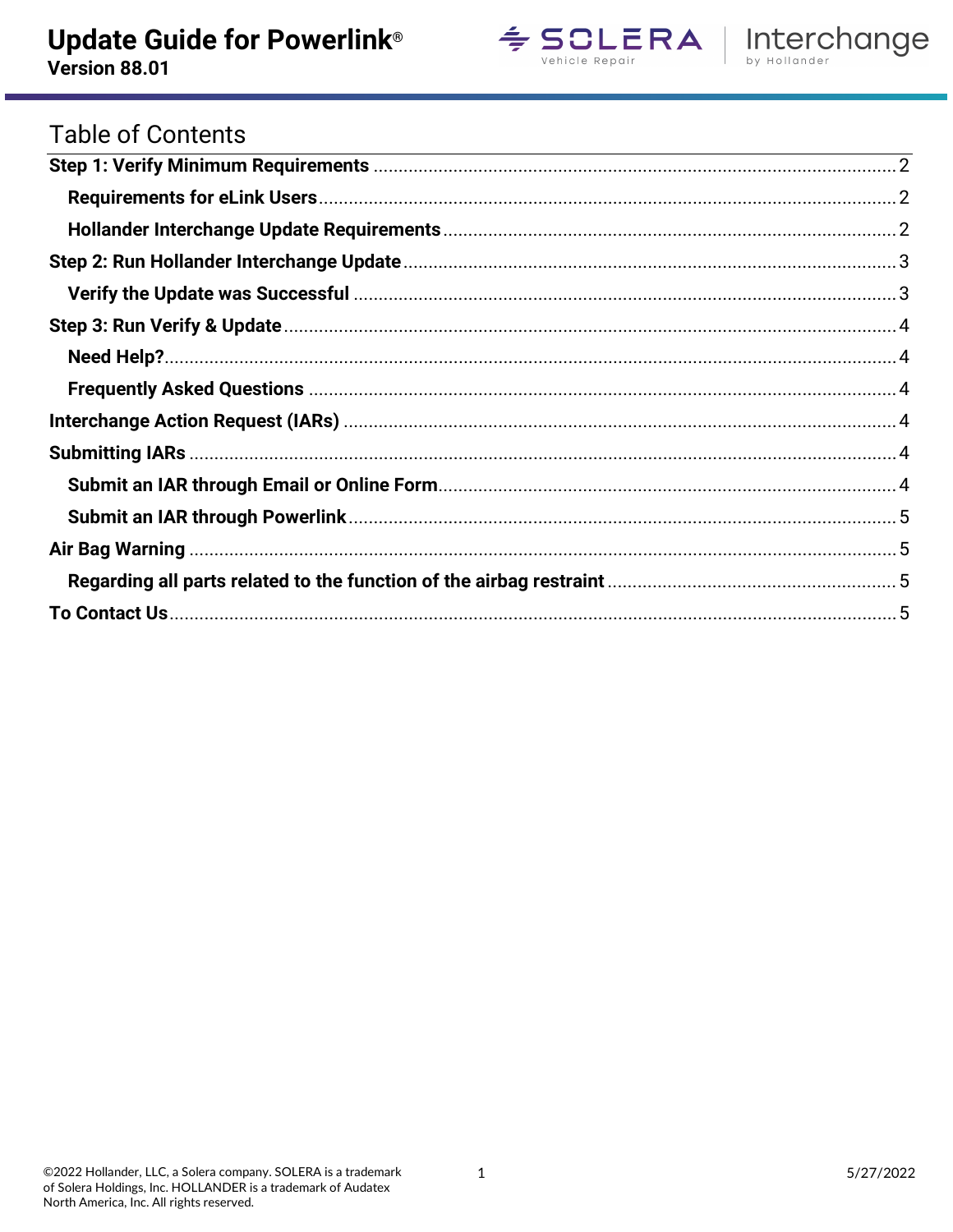



#### <span id="page-1-0"></span>**Step 1: Verify Minimum Requirements**

#### <span id="page-1-1"></span>**Requirements for eLink Users**

The web streaming update process automatically updates the e-Link database for you. However, before you begin the Interchange update, you must verify your system meets the following minimum requirements.

| <b>Application</b> | <b>Requirements</b>     |
|--------------------|-------------------------|
| <b>Powerlink</b>   | Version 2.7.3 or higher |

#### <span id="page-1-2"></span>**Hollander Interchange Update Requirements**

Before you begin the Interchange update, you must verify your system meets the following minimum requirements.

**Notice**: **Hollander Interchange v87.04** will be the last interchange update that can run on SQL 2005. All future versions, starting with 88.01, will require SQL 2008 R2 at a minimum.

| <b>Component</b>           | <b>Requirement</b>                                                                                                                                                                                                                                                                                                                                                                                                                                                                                                                                                                                   |  |  |  |  |
|----------------------------|------------------------------------------------------------------------------------------------------------------------------------------------------------------------------------------------------------------------------------------------------------------------------------------------------------------------------------------------------------------------------------------------------------------------------------------------------------------------------------------------------------------------------------------------------------------------------------------------------|--|--|--|--|
| Prerequisite               | Hollander Interchange release 87.04                                                                                                                                                                                                                                                                                                                                                                                                                                                                                                                                                                  |  |  |  |  |
| Software                   | Microsoft SQL 2008 R2 or greater on Powerlink / Powerstation                                                                                                                                                                                                                                                                                                                                                                                                                                                                                                                                         |  |  |  |  |
| Hard Disk Space            | • PPC 1.2 GB free space to run the application                                                                                                                                                                                                                                                                                                                                                                                                                                                                                                                                                       |  |  |  |  |
|                            | <b>Need Help?</b> For information on checking available drive space<br>and permission levels, see Windows® Help (Start > Help).                                                                                                                                                                                                                                                                                                                                                                                                                                                                      |  |  |  |  |
| <b>High-Speed Internet</b> | DSL, Cable, or T1                                                                                                                                                                                                                                                                                                                                                                                                                                                                                                                                                                                    |  |  |  |  |
| Download Speed             | • A high-speed Internet connection is required (DSL, Cable, or<br>T1). The recommended speed is 4 - 7 Megabits per second<br>(MBps). Times will vary according to your Internet service.<br>Not sure what your download speed is?<br>Test it here: http://www.dslreports.com/stest                                                                                                                                                                                                                                                                                                                   |  |  |  |  |
|                            | <b>Speed Test</b><br>We have the following speed tests<br>Flash (Adobe) download/upload speed test                                                                                                                                                                                                                                                                                                                                                                                                                                                                                                   |  |  |  |  |
|                            | Run either one to check<br>Accurate for tests of residential DSL and cable connections<br>your download speed.<br>Java download/upload speed test<br>Capable of higher speed testing, for example, fiber<br>Mobile browser Speed and Latency Test (http://i.dsir.net/iphone_speedtest.html)<br>ipt Speedtest, for mobile full featured browsers (iPhone, Android and so on).<br>Simple Mobile Speed Test (http://text.dslreports.com/mspeed)<br>For even very dumb phone browsers<br>Directory of other speed tests<br>A directory of speedtests from around the world of varying types and quality. |  |  |  |  |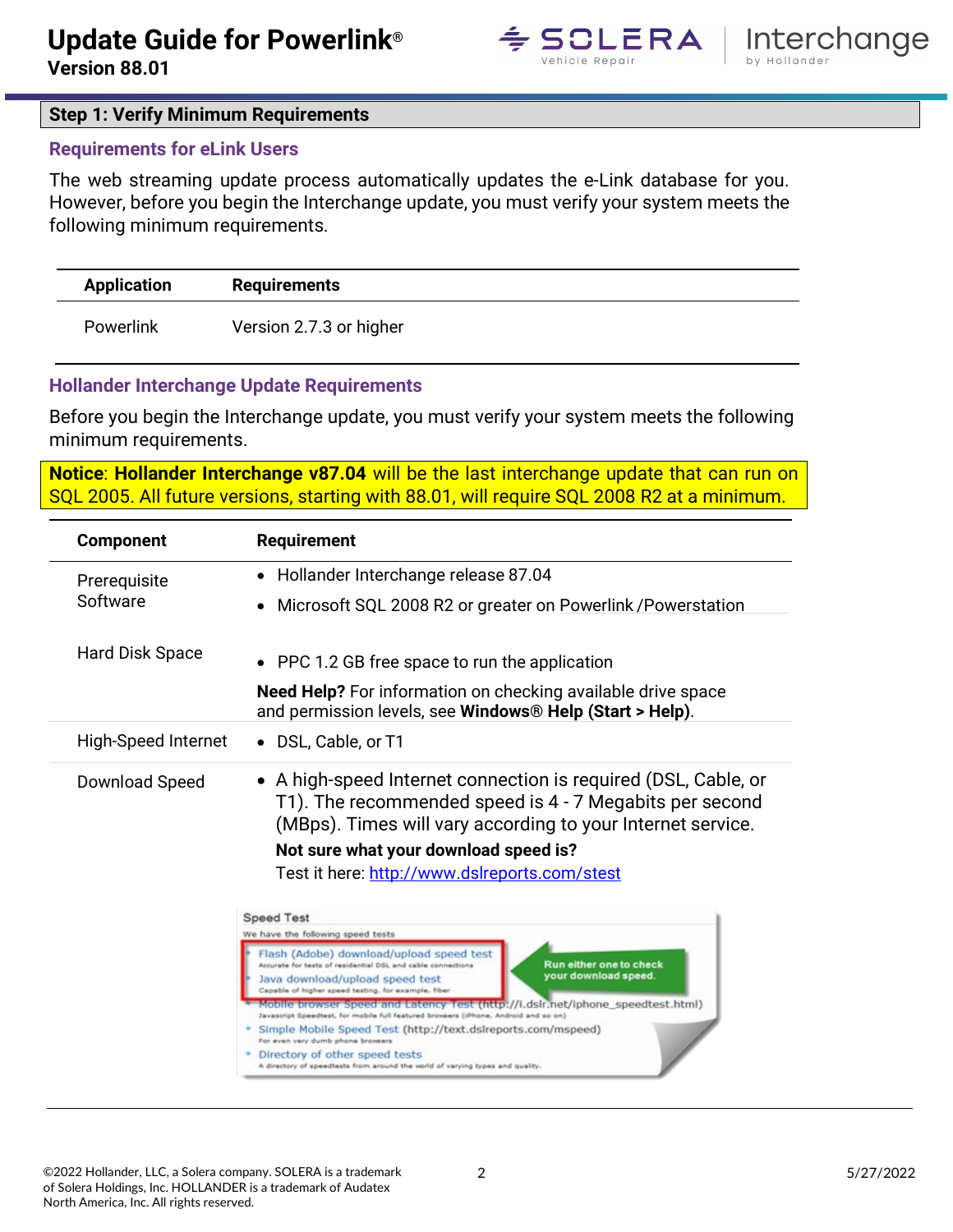



## <span id="page-2-0"></span>**Step 2: Run Hollander Interchange Update**

This procedure takes place on the Windows desktop of the Powerlink Server or Primary PC.

- 1. From the Powerlink Server or Primary PC, login as an**Administrator**.
- 2. Close all programs.
- 3. [Click here to download Interchange Release 88.01.](https://dsutaflx5ws11.cloudfront.net/Interchange/8801/Powerlink/Powerlink_Interchange.exe)
- 4. Do one of the following:

| To                  | Do the following:                                                                   |  |  |  |  |  |
|---------------------|-------------------------------------------------------------------------------------|--|--|--|--|--|
| Run update now      | Click Run to download the file.<br>a.                                               |  |  |  |  |  |
|                     | Click <b>Run</b> to start the software update.<br>b.                                |  |  |  |  |  |
|                     | Continue to Step 5.                                                                 |  |  |  |  |  |
| Save to the desktop | Click Save and browse to the desired location. To make the update easy<br>$a_{-}$   |  |  |  |  |  |
| & run later         | to find later, save it to your desktop.                                             |  |  |  |  |  |
|                     | Click OK.<br>$h_{-}$                                                                |  |  |  |  |  |
|                     | When you are ready to run the update:                                               |  |  |  |  |  |
|                     | Log into the Powerlink Server or Primary PC as an Administrator user.               |  |  |  |  |  |
|                     | Browse to the location of the saved Powerlink_Interchange.exe file.<br>d.           |  |  |  |  |  |
|                     | Double-click on the file and select <b>Run</b> to download the file.<br>$e_{\cdot}$ |  |  |  |  |  |
|                     | Click <b>Run</b> to start the software update.<br>f.                                |  |  |  |  |  |
|                     | Continue to Step 5.<br>q.                                                           |  |  |  |  |  |

- 5. Click **Next** to continue.
- 6. Read the License Agreement, select **I accept the terms of the license agreement**, then click**Next**.

## **If you do not accept this License Agreement, the installation will end.**

7. Click **Install** to start the update.

Several informational dialog boxes will flash on the screen.



8. Click **Finish**.

<span id="page-2-1"></span>**Verify the Update was Successful**

From the **Help** menu in Powerlink, select **About Powerlink**. If the update was successful, the version number displays **Interchange: 88.01**.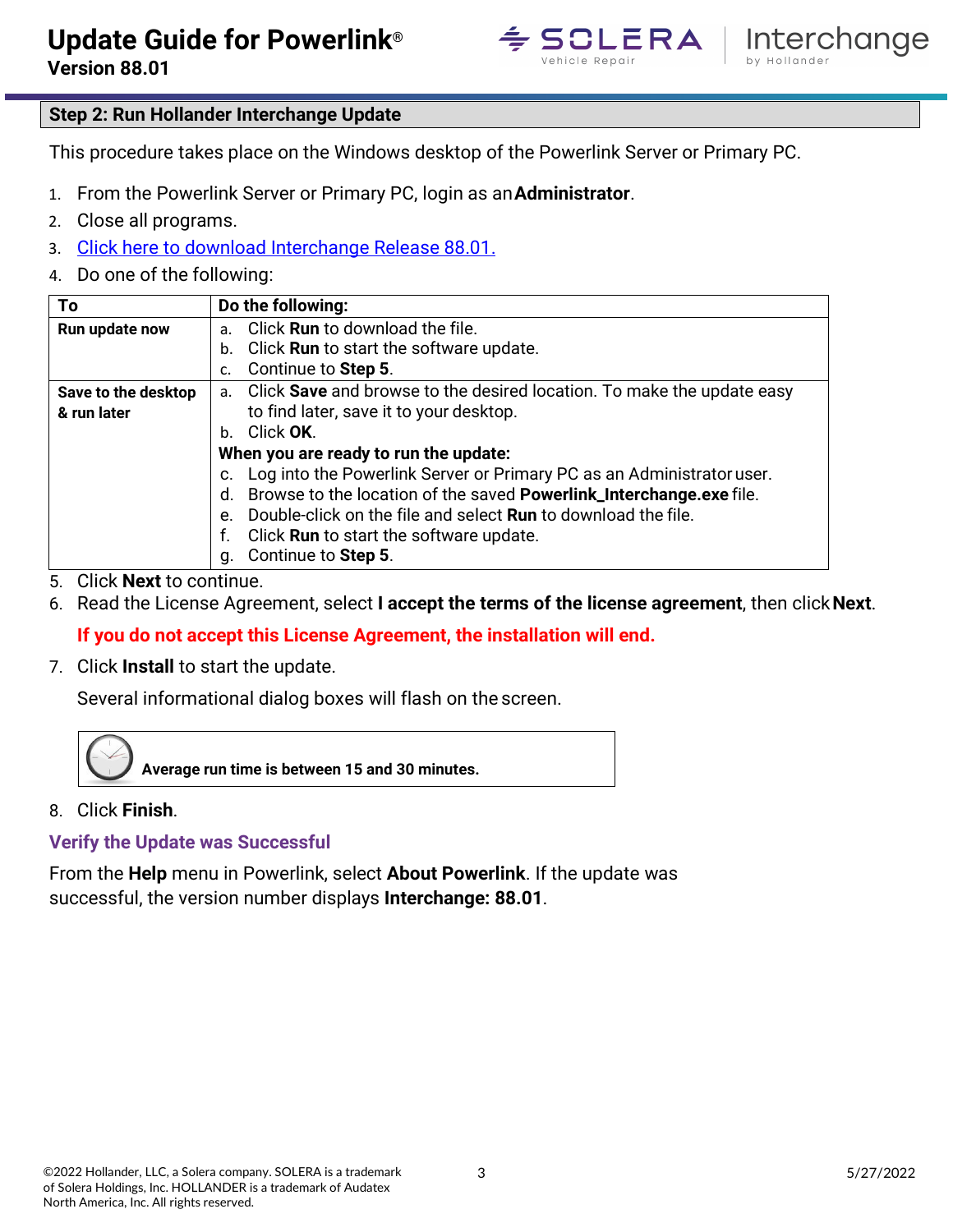**Version 88.01**





## <span id="page-3-0"></span>**Step 3: Run Verify & Update**

As Hollander gathers information about new models, we also improve the existing Hollander Interchange. When we receive additional

# **Verify and Update is IMPORTANT!**

Once you have completed the Interchange update, please start the Verify and Update process as soon as possible, as you will not be able to find all of your inventory until the process is complete.

information about a part or modify the Hollander Interchange for efficiency, the numbers change. As a result, your inventory numbers must be changed to correspond with the new numbers. The update process converts those numbers that may be changed without your review. However, not all numbers can automatically be changed, hence the need to run Verify and Update.

### <span id="page-3-1"></span>**Need Help?**

Several help topics are available to assist you with the Verify and Update process. These topics can be found in the **Contents** tab of the **Powerlink Help** system, or you can press **<F1>**  from any Powerlink dialog box to get a detailed description of each of the fields within the open dialog box.

### <span id="page-3-2"></span>**Frequently Asked Questions**

It's all online! To get answers to the most frequently asked questions about the Verify and Update process, log in to Hollander's Online Training Portal at [my.hollandersolutions.com](https://my.hollandersolutions.com/) and then follow the steps below:

• Log in, search for **"Powerlink Verify and Update"**, and click a document link.

#### <span id="page-3-3"></span>**Interchange Action Request (IARs)**

Our policy at Hollander is to write the Interchange to reflect the wishes of our clients. IARs can be submitted via email, the online form, or through the Powerlink Yard Management System.

#### <span id="page-3-4"></span>**Submitting IARs**

## <span id="page-3-5"></span>**Submit an IAR through Email or Online Form**

Email: [interchange@hollanderparts.com](mailto:interchange@hollanderparts.com)

When submitting an email request, include the following information:

- - **Part Type Interchange #**
- - **Manufacturer Hollander Interchange Release**
- - **Year Model**
- **VIN (if applicable) Description of Request**
- 
- Online: [my.hollandersolutions.com/contact-us](https://my.hollandersolutions.com/contact-us/)

Visit **my.hollandersolutions.com/contact-us** and select Interchange Action Request from the Type of Request drop-down menu. Complete the online form and click the Submit button.

Please note you must be a registered Hollander customer portal user to submit an IAR online. You can create an account by clicking Login and then Create Account.